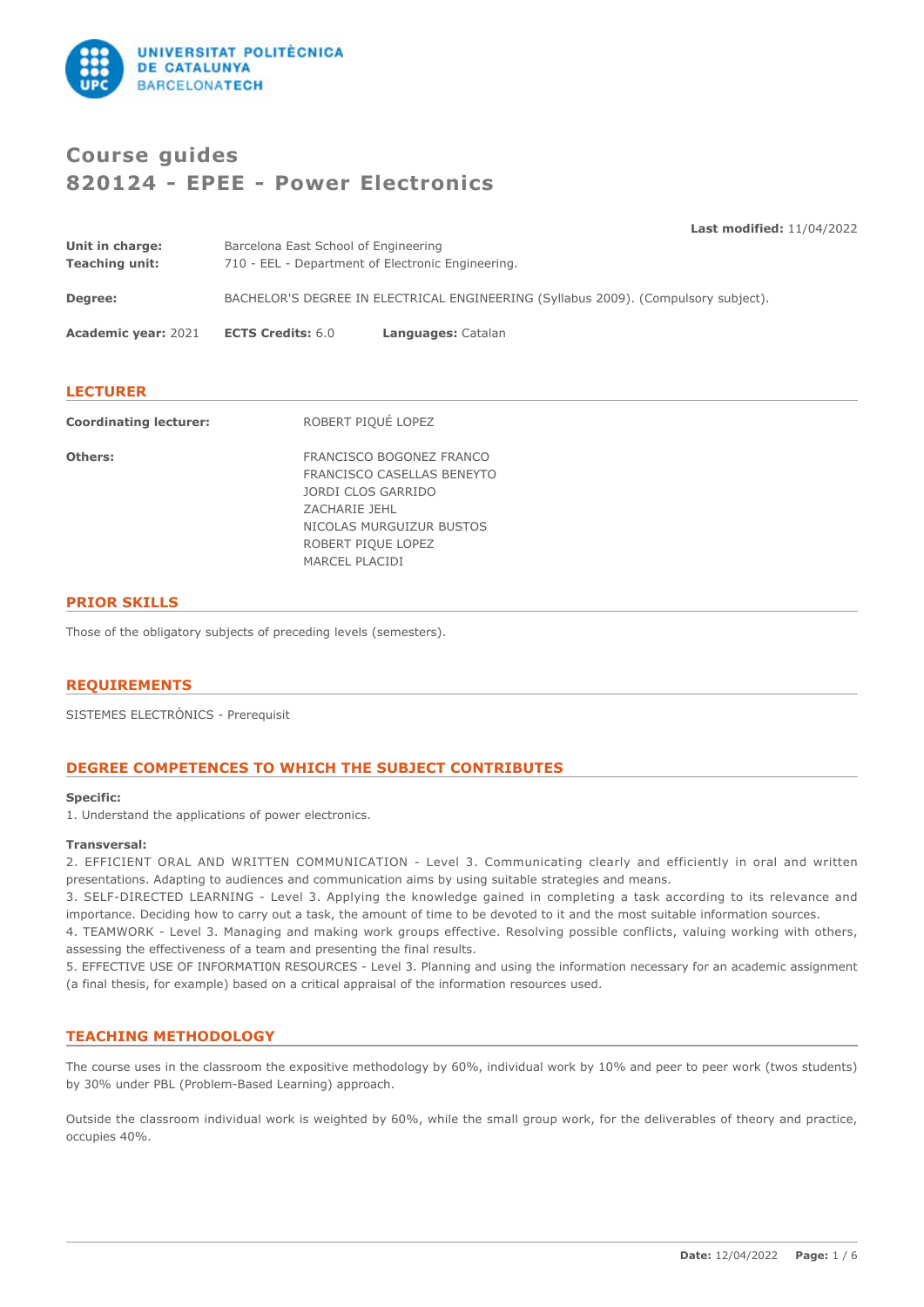

# **LEARNING OBJECTIVES OF THE SUBJECT**

Upon successful completion of this course, students will be able to:

- Describe the essential contents of the syllabus for the course and its justification (Knowledge).
- Describe the scope across the course in Engineering (Understanding).
- Describe the state of the art, trends and limitations of the components used in power electronics (Knowledge-Understanding).
- Describe justifiably the various types of switches and the switching process (Comprehension).
- Describe the main structures of static conversion and its functional principle (Understanding).
- Determine analytically the response of the basic steady static converters (Application-Analysis).
- Synthesizing a basic structure of conversion from the requirements of the sources to be linked (Application-Synthesis).
- Describe the main methods of closed loop control for static converters (Understanding-Application).
- Properly use the PSIM simulator as aid in the analysis of static converters (Understanding-Application).
- Evaluate the increase of knowledge that has brought up the subject (Evaluation).

# **STUDY LOAD**

| <b>Type</b>       | <b>Hours</b> | Percentage |
|-------------------|--------------|------------|
| Hours large group | 45,0         | 30.00      |
| Self study        | 90,0         | 60.00      |
| Hours small group | 15,0         | 10.00      |

**Total learning time:** 150 h

# **CONTENTS**

#### **1. Introduction to Power Electronics.**

#### **Description:**

1.1. Some definitions. 1.2. Classification of static converters. 1.3. Static converters in steady-state. 1.4. Components for power electronics: current status and trends.

## **Full-or-part-time:** 10h

Theory classes: 3h Self study : 7h

### **2. Switches and Switching.**

#### **Description:**

2.1. Dipoles. Current-voltage characterization. Static characteristic. Power dissipation. Sources. Resistors. 2.2. Switches. Static characteristics. Switching. Dynamic (or control) characteristic. Market switches and synthesis switches. State transition diagrams. 2.3. Switching process. Soft switching. Approaches to the soft switching. 2.4. Synthesis of elementary converters.

### **Related activities:**

Practice 1: Introduction to Power Electronics Laboratory.

**Full-or-part-time:** 15h Theory classes: 4h 30m Laboratory classes: 2h Self study : 8h 30m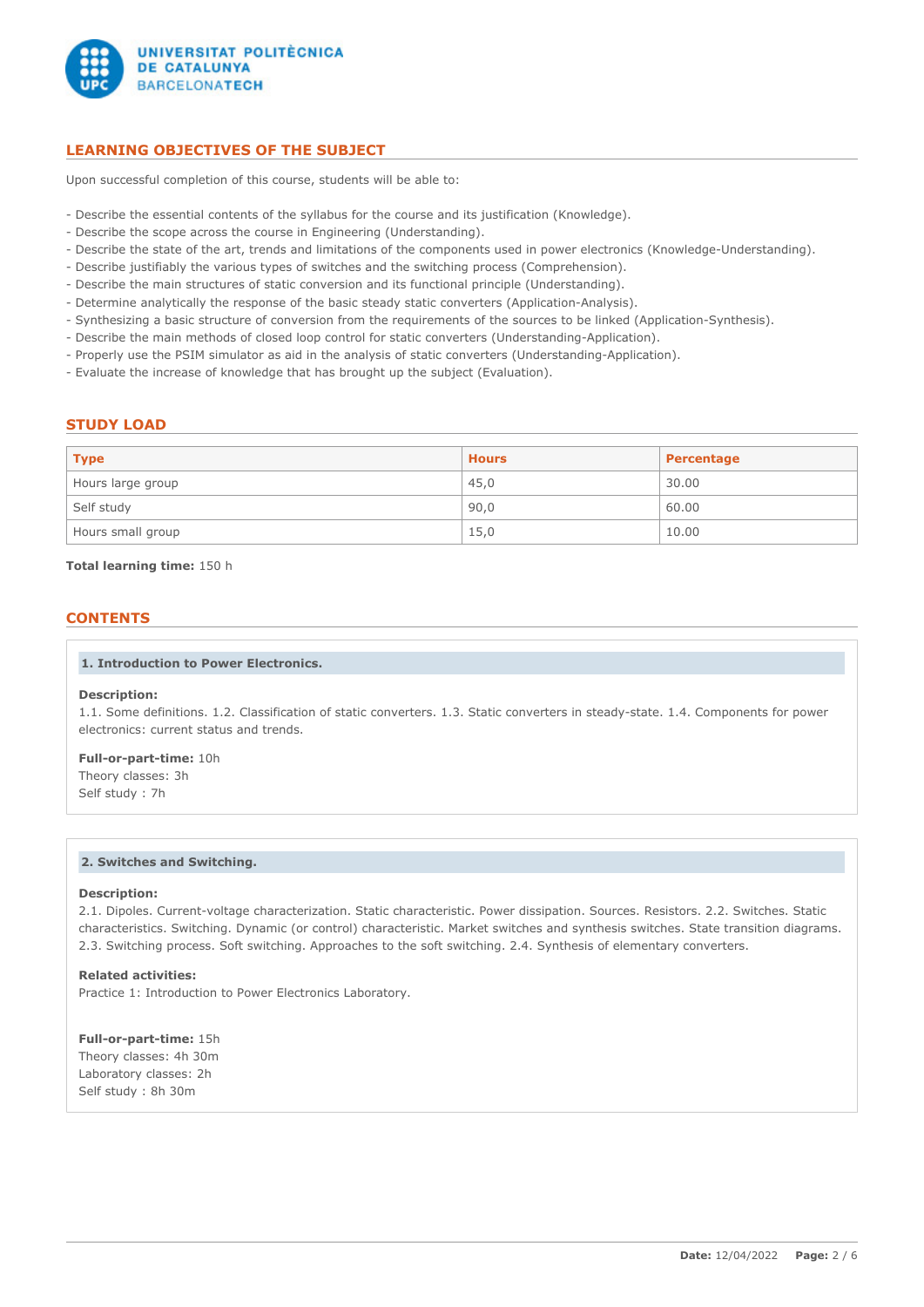

#### **3. Components and protections; practical considerations.**

# **Description:**

3.1 Diodes. 3.2. Transistors. 3.3. Thyristors. 3.4. Other switches. 3.5. Some considerations about the association of switches. 3.6. Electrical protections. 3.7. Termal protections.

# **Full-or-part-time:** 10h

Theory classes: 3h Self study : 7h

# **4. DC to DC Converters.**

#### **Description:**

4.1. Basic principle of DC-DC converters. 4.2. Rules for sources interconnection. 4.3. DC-DC converters structures. 4.4. Chopper analysis. 4.5. One-quadrant DC-DC converters. 4.6. Two and four quadrants operation. 4.7. Isolated DC-DC converters. 4.8. PWM control of DC-DC converters. 4.9. Dynamic modelization: state-space averaging.

#### **Related activities:**

Practices 2 and 3: DC-DC converters.

**Full-or-part-time:** 35h Theory classes: 9h 30m Laboratory classes: 4h Self study : 21h 30m

# **5. DC to AC Converters.**

#### **Description:**

5.1. DC-AC conversion concept: time and frequency. 5.2. Inverter structures. 5.3. One-phase inverters. 5.4. Inverters analysis. 5.5. Harmonic control. Harmonic elimination techniques. 5.6. SSPWM modulation. 5.7. 3-Phase inverters. 5.8. Introduction to PV systems with hybrid inverters.

### **Related activities:**

Practice 4: DC-AC converters. Week number 8 (9) of the course: Completing the written test ET1 (chapters 1 to 5).

**Full-or-part-time:** 20h Theory classes: 6h Laboratory classes: 2h Self study : 12h

# **6. AC to DC Converter.**

### **Description:**

6.1. Rectifier concept. 6.2. Basic operation under different load conditions. 6.3. Commutation groups. 6.4. Uncontrolled, controlled and semi-controlled rectifiers. 6.5. P-type rectifiers 6.6. PD-type rectifiers. 6.7. S-type rectifiers. 6.8. Voltage drops. 6.9. Rectifiers association. 6.10. Comparative characteristics.

### **Related activities:**

Practice 5: AC-DC converters.

**Full-or-part-time:** 30h Theory classes: 9h Laboratory classes: 2h Self study : 19h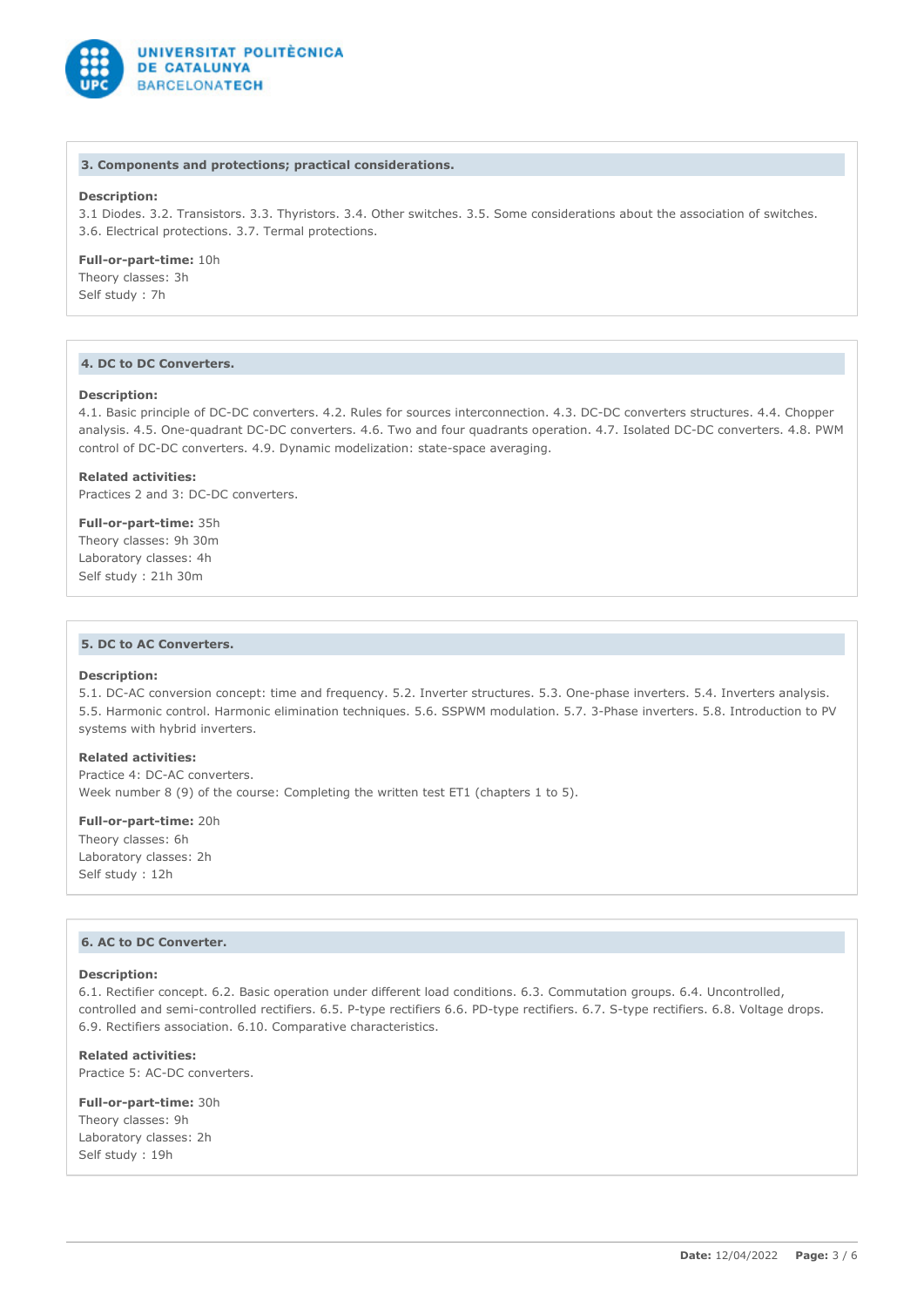

# **7. AC to AC Converters.**

### **Description:**

7.1. AC to AC conversion concept. 7.2. One-phase regulator with phase control. 7.3. Three-phase regulator with phase control. 7.4. Regulator with integral cycle control. 7.5. Cycloconverters. 7.6. Matrix converters.

**Related activities:** Practice 6: AC-AC converters - Individual assestment of lab's work.

**Full-or-part-time:** 10h Theory classes: 3h Laboratory classes: 2h Self study : 5h

#### **8. Introduction to closed-loop control of static converters.**

#### **Description:**

8.1. Concepts of modeling and simulation. 8.2. General structure and functional blocks of a conventional control scheme of static converters in closed loop. 8.3. Closed loop control of PWM converters. Control electronics and driving. Voltage-mode control. Cascade control. Current-mode control. Reference-wave control. 8.4. Closed loop control of the converter with phase control. Control electronics and driving. Voltage-mode control. 8.5. An introduction to Energetic Macroscopic Representation (EMR) and Inversion-Based Control (IBC).

### **Full-or-part-time:** 10h

Theory classes: 3h Self study : 7h

#### **9. Applications and Trends in Power Electronics.**

### **Description:**

9.1. Classical, current and advanced views of Power Electronics. 9.2. Classifications of the fields and applications of Power Electronics. 9.3. Emerging fields 9.4. Performances. 9.5. Domestic applications. Electric transport and mobility. Industrial and utility applications. Applications in the field of energy. Advanced applications: Energy harvesting, Integration, Electroactive materials, Future components. 9.6. Energy and environmental Sustainability. The electric power chain. The European transitions H2040. Smart Microgrids: Definition; Functional and structural characteristics; Energy management systems; State of the art and trends.

# **Related activities:**

Week number 12 (3) of the course: Completing the written test ET2 (chapters 6 to 9).

Week 14 (15): Preparation and public presentations of theory delivery made in collaborative group.

**Full-or-part-time:** 10h Theory classes: 3h Self study : 7h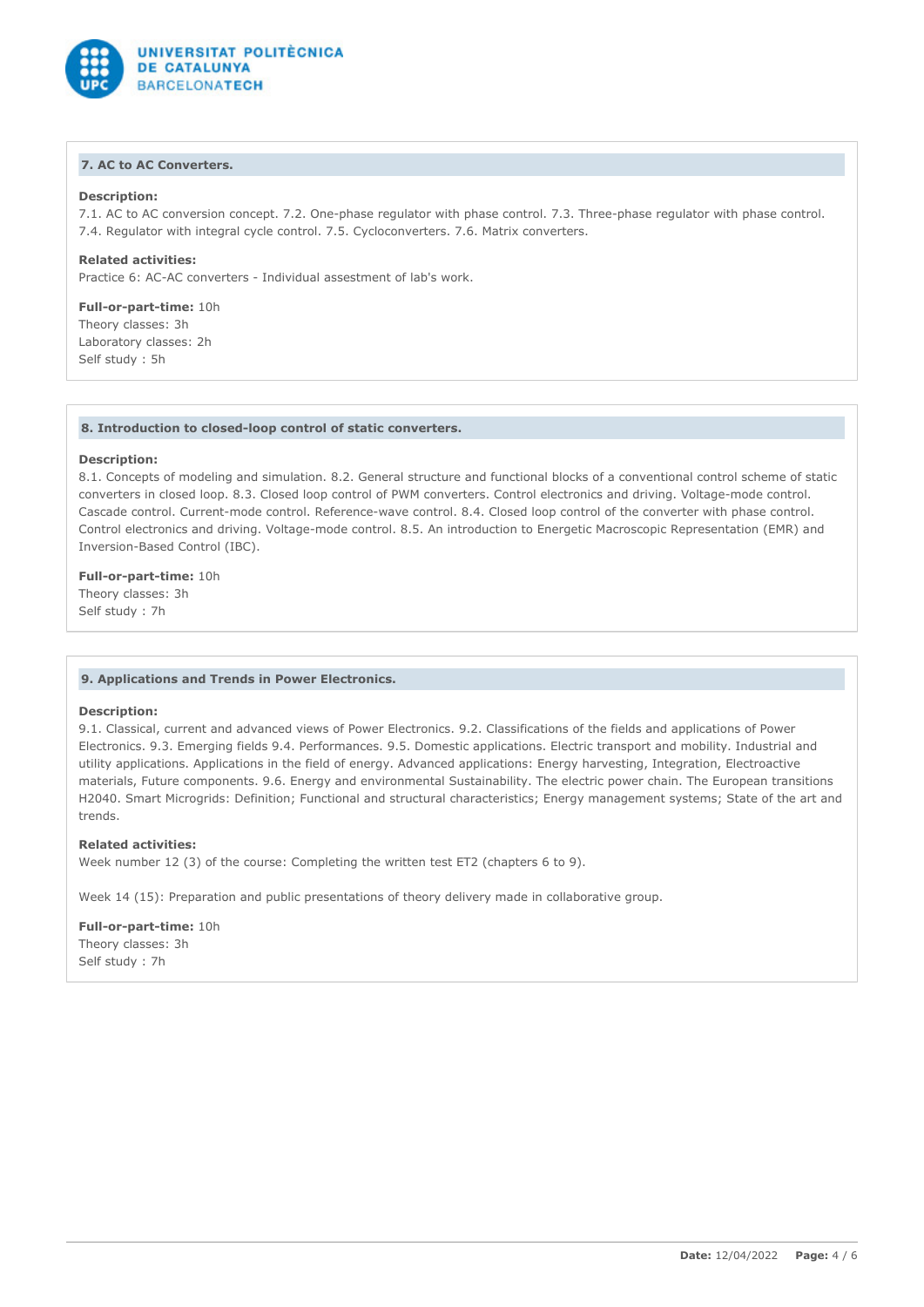

# **GRADING SYSTEM**

Course evaluation is based on continuous assessment tests, PAC. In addition to the traditional summative assessments, formative assessments are also used as a feedback.

The set of PACS consists of 2 written exercises (ET) on specific knowledge, 6 mandatory practices (lab sessions) and one deliverable (LT) oriented to PBL (Problem-Based Learning). From each practice, the laboratory work and its written report are evaluated, being able to contemplate other aspects such as the preparation of the practice or follow-up tests. The assessment tests, except the ET's, including generic and specific goals.

The weights assigned to each PAC are as follows:

ET1: 25%; ET2: 25%; LT: 20%; Practices: 30%.

With the above tests, the qualification of the subject, Ncurs, is obtained.

There isn't a last test in the classical sense of a final exam.

In Power Electronics there are a number of assessment blocks that, in accordance with the specific academic regulations of the EEBE, is considered marked continuous assessment methodology and, therefore, is exempt from reassesment.

If Ncurs $>$  = 5.0 is achieved suitable for the subject, obtaining a rating given by NOTA = Ncurs. Otherwise should return to complete the course in its entirety. For more details, see the "Power Electronics student guide" available in Atenea.

# **EXAMINATION RULES.**

Irregular actions that can lead to a significant variation of the qualification of one or more students constitute a fraudulent accomplishment of an evaluation act. This action entails the descriptive rating of suspense and numerical of 0 of the assessment act and of the subject, without prejudice to the disciplinary process that can be derived as a consequence of the acts carried out. (Academic Regulations for Bachelor and Master's Degrees at the UPC. Section 3.1.2.)

In accordance with section 3.1.3 of the Academic Regulations for Bachelor and Master's Degrees at the UPC, the completion of the laboratory practices and the delivery of theory is compulsory in order to qualify for the subject.

See details in the "Guia de l'Estudiant d'Electrònica de Potencia" at Atenea virtual campus.

Remember that by regulations it's mandatory to have a valid ID (identity card, Passport or estudent card).

# **BIBLIOGRAPHY**

#### **Basic:**

- Piqué, Robert. Exercicis d'Electrònica de Potència per a consolidació de conceptes. Barcelona: UPC, 2019.

- Ballester Portillo, Eduard; Piqué, Robert. Electrónica de Potencia. Principios Fundamentales y Estructuras Básicas. Barcelona: Marcombo, 2011. ISBN 9788426716699.

- Piqué, Robert. Exercicis d'Electrònica de Potència per a preparació dels ETs. 2a ed. Barcelona: UPC, 2019.

- Piqué, Robert; Román, Manuel; Gayà, Pedro; Ballester, Eduard. Manual de pràctiques d'Electrònica de Potència. 8ena ed. Barcelona: UPC, 2018.

#### **Complementary:**

- Mohan, Ned; Undeland, Tore M.; Robbins, William P. Power electronics : converters, applications, and design. New York [etc.]: John Wiley & Sons, cop. 2003. ISBN 0471226939.

- Erickson, Robert W.; Maksimovic, Dragan. Fundamentals of power electronics [on line]. 2nd ed. Dordrecht: Kluwer Academic Publishers, cop. 2001 [Consultation: 04/05/2020]. Available on: https://link.springer.com/book/10.1007/b100747. ISBN 0792372700.

- Krein, Philip T. Elements of power electronics. New York: Oxford University Press, 1998. ISBN 0195117018.